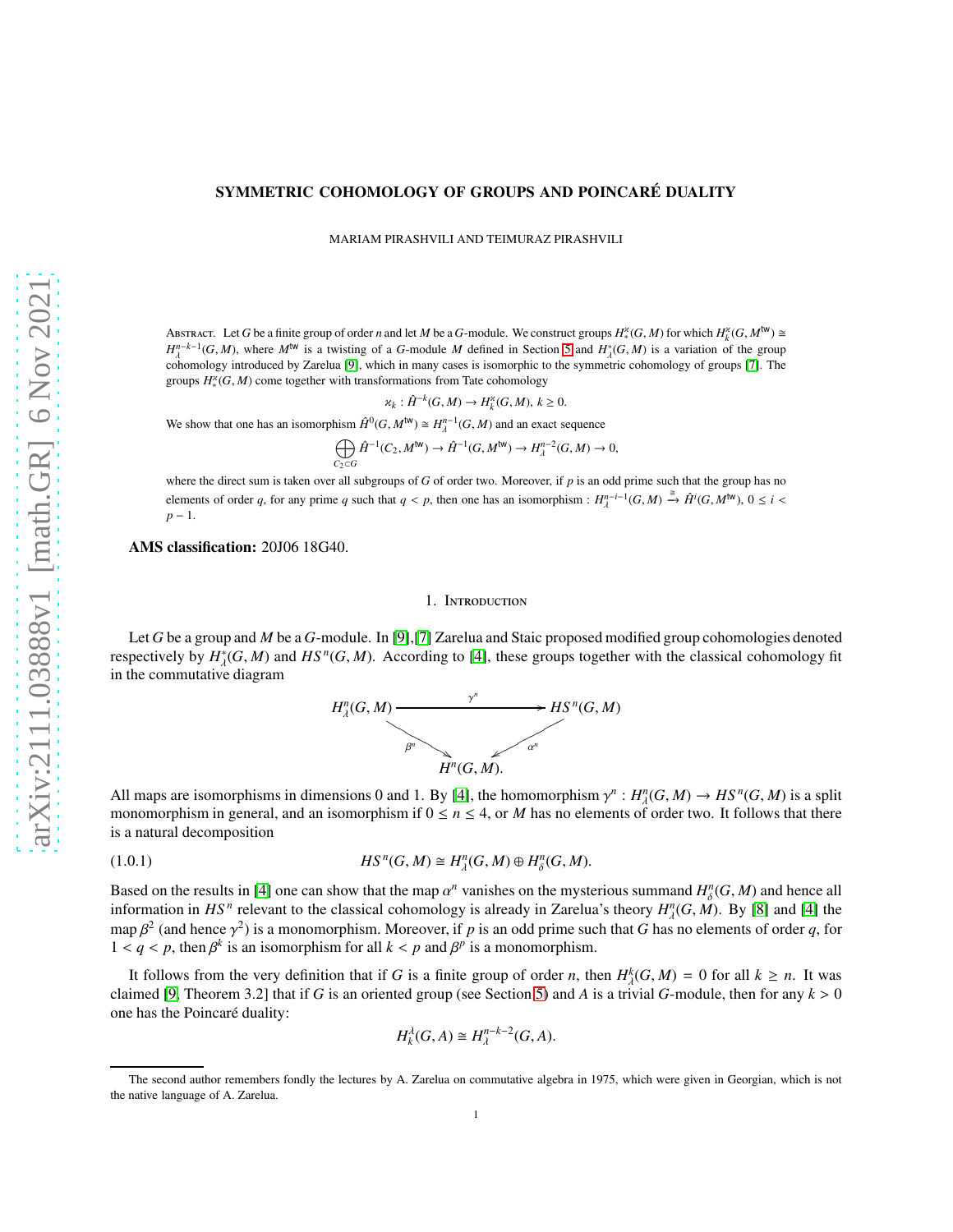However this cannot be true. In fact, if we take *G* to be Klein's Vier group  $G = C_2 \times C_2$  and  $k = 1$  then LHS equals to  $H_1(G, A) = G \otimes A = (A/2A)^2$ , while RHS  $H^1(G, A) = Hom(G, A) = (2A)^2$  and these groups are not isomorphic in general. Here  $_2A = \{a \in A | 2a = 0\}.$ 

The aim of this work is to investigate Poincaré type duality in Zarelua's cohomology. Unlike [\[9,](#page-11-0) Theorem 3.2] we do not restrict ourselves to oriented groups and trivial *G*-modules, but consider all finite groups and all modules over them. We construct groups  $H_*^{\times}(G, M)$  for which we have the Poincaré duality [\(5.2\)](#page-8-0)

$$
H_k^{\mathcal{H}}(G,M^{\text{tw}})\cong H^{n-k-1}_\lambda(G,M),
$$

where  $M^{\text{tw}}$  is a twisting of a *G*-module *M* defined in Section [5.](#page-7-0) (For oriented groups,  $M^{\text{tw}} = M$  for any *G*-module *M*.) The groups  $H_*^*(G, M)$  come together with transformations from Tate cohomology

$$
\varkappa_k:\hat{H}^{-k}(G,M)\to H_k^\varkappa(G,M),\,k\geq 0,
$$

which happen to be an isomorphism if  $k = 0$  and hence we have

$$
H^{n-1}_{\lambda}(G,M) \cong \hat{H}^0(G,M^{\text{tw}}).
$$

We will prove that the transformation  $x_1$  is always an epimorphism and  $Ker(x_1)$  is controlled by the elements of order two in *G*. As a consequence we obtain the following exact sequence

$$
\bigoplus_{C_2 \subset G} \hat{H}^{-1}(C_2, M^{\mathsf{tw}}) \to \hat{H}^{-1}(G, M^{\mathsf{tw}}) \to H^{n-2}_\lambda(G, M) \to 0,
$$

where the direct sum is taken over all subgroups of *G* of order two.

For  $k \geq 2$  the transformation  $x_k$  factors trough Zarelua's homology groups

$$
\hat{H}^{-k}(G,M) = H_{k-1}(G,M) \xrightarrow{\beta_{k-1}} H_{k-1}^{\lambda}(G,M) \to H_k^{\lambda}(G,M)
$$

<span id="page-1-0"></span>and hence Zarelua's claim is true iff  $H_k^{\lambda}(G, M) \to H_{k+1}^{\lambda}(G, M)$  is an isomorphism. We will show that if *G* is a group and  $p \ge 5$  is a prime such that *G* has no elements of order *q* for all primes  $q < p$ , then Zarelua's claim is true for all 0 <  $k$  ≤  $p$  − 3.

### 2. KOSZUL COMPLEX AND POINCARÉ DULAITY FOR SETS

For a group*G* the exterior algebra Λ ∗ (Z[*G*]) plays a prominent role in the definition of Zarelua's exterior (co)homology of groups [\[9\]](#page-11-0). Hence we recollect some well-known facts about exterior algebras.

Recall that the exterior algebra

$$
\Lambda^*(A) = \bigoplus_n \Lambda^n(A)
$$

of an abelian group *A* is the quotient algebra of the tensor algebra *T* ∗ (*A*) with respect to the two-sided ideal generated by the elements of the form  $a \otimes a \in T^2(A) = A \otimes A$ .

There are several (co)chain complexes arising from this construction. All of them depend on some choices. Firstly, we choose an element  $a \in A$ . Since  $a \wedge a = 0$ , we have a cochain complex  $(\Lambda^*(A), \delta_a)$ :

$$
(2.0.1) \t\t 0 \to \mathbb{Z} \xrightarrow{\delta_a^0} A \xrightarrow{\delta_a^1} \Lambda^2(A) \to \cdots \to \Lambda^{n-1}(A) \xrightarrow{\delta_a^{n-1}} \Lambda^n(A) \to 0
$$

where  $\delta_a^k : \Lambda^k(A) \to \Lambda^{k+1}(A)$  is given by

$$
\delta_a^k(a_1 \wedge \cdots \wedge a_k) = (-1)^k a \wedge a_1 \wedge \cdots \wedge a_k.
$$

Secondly, we can choose a homomorphism of abelian groups  $f : A \to \mathbb{Z}$ . Then we have the Koszul complex [\[2,](#page-11-4) § 9. p. 147] ( $\Lambda^*(A), \partial_*$ ), where  $\partial_{m-1} : \Lambda^m(A) \to \Lambda^{m-1}(A), m \ge 0$ , is given by

$$
\partial_{m-1}(a_1 \wedge \cdots \wedge a_m) = \sum_{i=1}^m (-1)^{i+1} f(a_i) a_1 \wedge \cdots \wedge \hat{a}_i \wedge \cdots \wedge a_m.
$$

Here, as usual, the hat ^ denotes a missing value.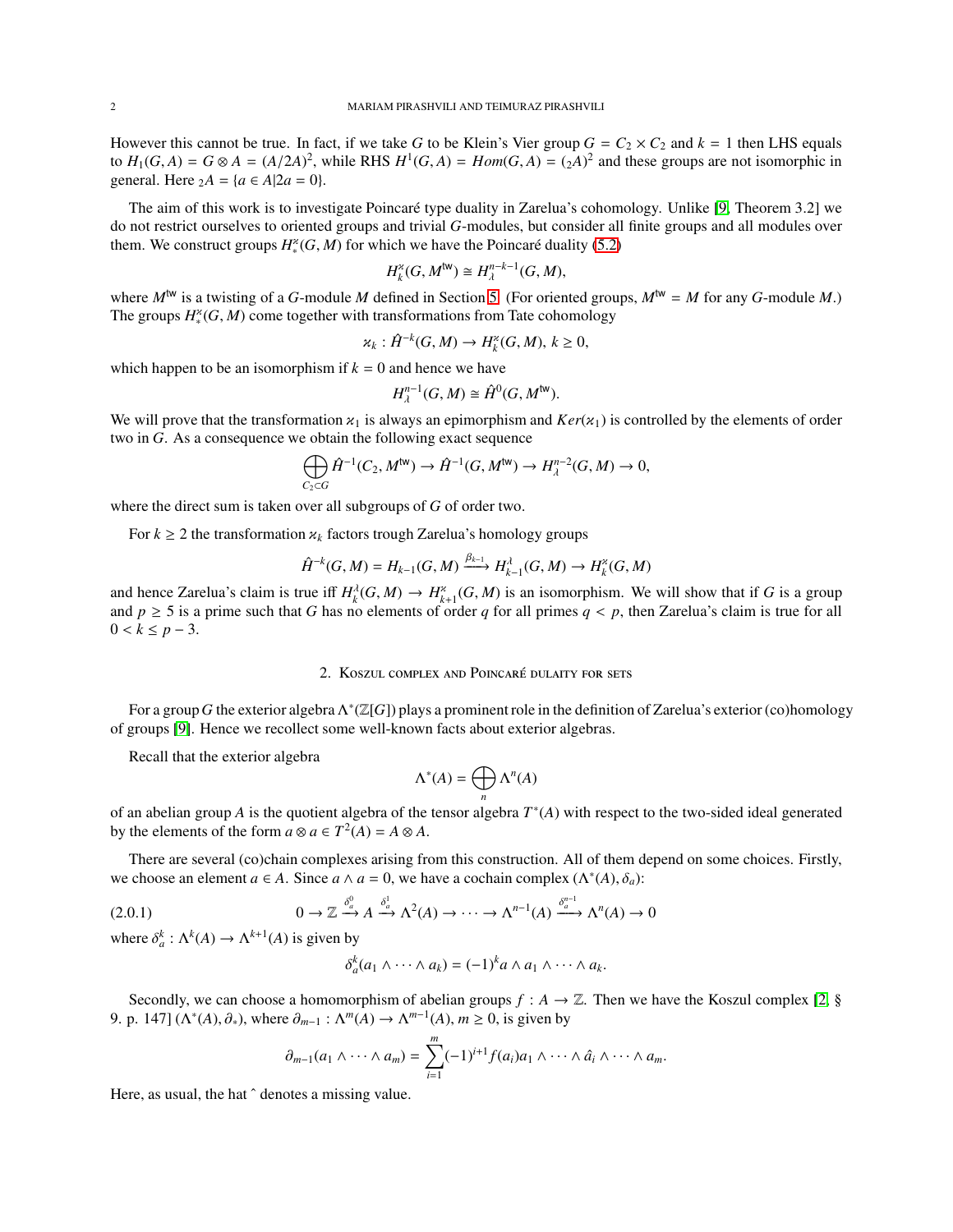Next, we will specify the above general constructions.

Let us fix a set *S* and take  $A = \mathbb{Z}[S]$  to be a free abelian group generated by *S*. We take  $f : \mathbb{Z}[S] \to \mathbb{Z}$  the homomorphism for which  $f(s) = 1$  for all  $s \in S$ . In this case the Koszul chain complex looks as follows:

$$
\cdots \to \Lambda^3(\mathbb{Z}[S]) \xrightarrow{\partial_2} \Lambda^2(\mathbb{Z}[S]) \xrightarrow{\partial_1} \mathbb{Z}[S] \xrightarrow{\partial_0} \mathbb{Z} \to 0
$$

and for any  $s_1, \dots, s_m \in S$  we have

$$
\partial(s_1 \wedge \cdots \wedge s_m) = \sum_{i=1}^m (-1)^{i+1} s_1 \wedge \cdots \wedge \hat{s_i} \wedge \cdots \wedge s_m.
$$

We call it the *Koszul complex of S* and it will be denoted by Kos∗(*S* ). The following fact is well-known, see for example [\[2,](#page-11-4) §9. Proposition 1. p.147].

<span id="page-2-2"></span>**Lemma 2.1.** *Let S be a nonempty set. Then for any element*  $c \in S$  *one has* 

$$
\delta_c^{k-1} \partial_{k-1} - \partial_k \delta_c^k = (-1)^{k-1} \mathsf{Id}_{\Lambda^k(\mathbb{Z}[S])}.
$$

*In particular*  $H_*(\text{Kos}_*(S)) = 0$ .

Assume now that *S* is finite and denote by *n* the cardinality of *S*. It is well-known that  $\Lambda^k(\mathbb{Z}[S])$  is a free abelian group of rank  $\binom{n}{k}$ . In particular,  $\Lambda^k(\mathbb{Z}[S]) = 0$  for all  $k \ge n + 1$  and  $\Lambda^n(\mathbb{Z}[S])$  is an infinite cyclic group and hence has two generators. We call the set *S* with chosen generator  $\omega$  of  $\Lambda^n(\mathbb{Z}[S])$  an *oriented* set.

Clearly any order  $S = \{t_1 < t_2 < \cdots < t_n\}$  on  $S$  gives an orientation  $\omega = t_1 \wedge \cdots \wedge t_n$ . Moreover, if for a *k*-element subset  $I = \{1 \le i_1 < \cdots < i_k \le n\}$  we set

$$
t_I = t_{i_1} \wedge \cdots \wedge t_{i_k} \in \Lambda^k(\mathbb{Z}[S]),
$$

then the collection of  $t_I$ ,  $|I| = k$  form a basis of  $\Lambda^k(\mathbb{Z}[S])$  as an abelian group. Two orders on *S* define the same orientation if the corresponding permutation is even.

The Koszul complex in our situation is simply the following exact sequence

$$
(2.0.2) \t\t 0 \to \Lambda^n(\mathbb{Z}[S]) \xrightarrow{\partial_{n-1}} \Lambda^{n-1}(\mathbb{Z}[S]) \to \cdots \to \Lambda^2(\mathbb{Z}[S]) \xrightarrow{\partial_1} \mathbb{Z}[S] \xrightarrow{\partial_0} \mathbb{Z} \to 0.
$$

Denote by N the sum  $\sum_{s \in S} s \in \mathbb{Z}[S]$ . We can look again to the cochain complex  $(\Lambda^*(\mathbb{Z}[S]), \delta_N)$ . Recall that the homomorphism  $\delta_N^k : \Lambda^k(\mathbb{Z}[S]) \to \Lambda^{k+1}(\mathbb{Z}[S])$  is given by

<span id="page-2-1"></span><span id="page-2-0"></span>
$$
\delta^k_N(s_1 \wedge \cdots \wedge s_k) = (-1)^k N \wedge s_1 \wedge \cdots \wedge s_k.
$$

In this way we obtain the cochain complex:

$$
(2.0.3) \t 0 \to \mathbb{Z} \xrightarrow{\delta_N^0} \mathbb{Z}[S] \xrightarrow{\delta_N^1} \Lambda^2(\mathbb{Z}[S]) \to \cdots \to \Lambda^{n-1}(\mathbb{Z}[S]) \xrightarrow{\delta_N^{n-1}} \Lambda^n(\mathbb{Z}[S]) \to 0.
$$

Our next goal is to prove that the cochain complexes  $(2.0.2)$  and  $(2.0.3)$  are isomorphic. The isomorphism is given by the Hodge star operator, which depends on the orientation on *S* . Recall that the Hodge star operator is an important operation on the differential forms on a Riemannian manifold, see for example [\[3\]](#page-11-5). In the context of group cohomology it already appeared in [\[9\]](#page-11-0).

To describe the Hodge star operator in our circumstances, we choose an order  $S = \{t_1 \le t_2 \le \cdots \le t_n\}$  compatible with a given orientation. Thus  $\omega = t_1 \wedge \cdots \wedge t_n$  and then we define the Hodge star operator  $\alpha_k : \Lambda^k(\mathbb{Z}[G]) \to \Lambda^{n-k}(\mathbb{Z}[G])$ by the conditions

$$
(2.0.4) \t\t t_I \wedge \alpha_k(t_I) = \omega.
$$

(Classically, the image of  $v \in \Lambda^k(\mathbb{Z}[G])$  under  $\alpha_k$  is denoted by  $*\nu$ ). It is well-known that this map depends only on the orientation on *S* .

It follows from the definition that for any subset  $I = \{i_1 < \cdots < i_k\}$  one has

$$
\alpha_k(t_I) = (-1)^{\psi(I)} t_{I^c}
$$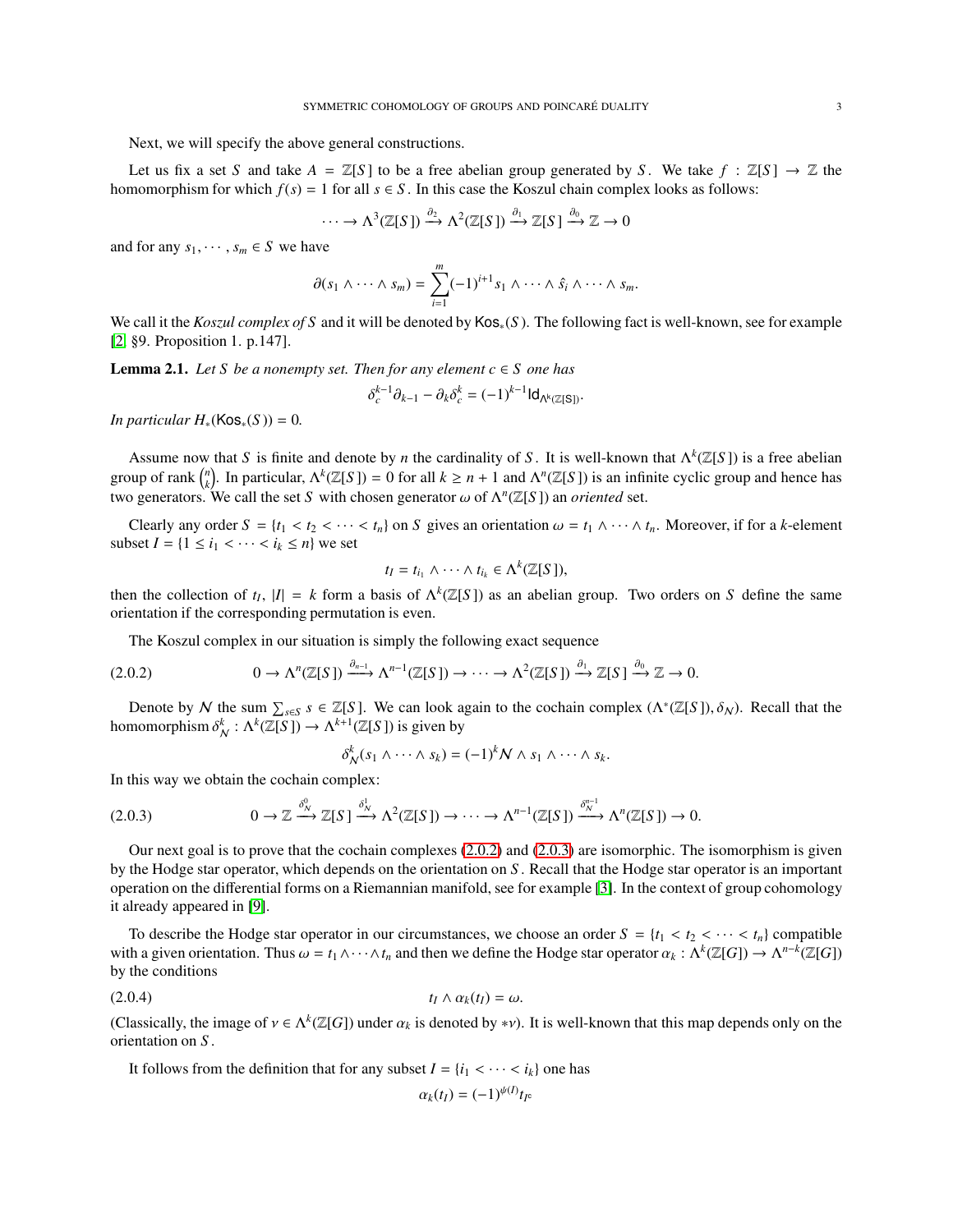where *I*<sup>c</sup> is the complement of *I* in {1,  $\cdots$  , *n*} and  $\psi(I) = (i_1 - 1) + \cdots + (i_k - k)$ .

The following fact is probably well-known and we are not claiming any originality. In any case, it owes very much to [\[9,](#page-11-0) Lemma 3.6].

<span id="page-3-0"></span>Proposition 2.2. *The collection of Hodge star operators* α*<sup>k</sup> are compatible with di*ff*erentials* ∂*<sup>k</sup> and* δ *k* N *in the sense that one has an isomorphism of (co)chain complexes of abelian groups:*



*Proof.* Take a subset  $I = \{i_1 < \cdots < i_k\}, k < n$ . We need to show that

$$
\partial_{n-k-1}\alpha_k(t_I)=\alpha_{k+1}\delta_{\mathcal{N}}^k(t_I).
$$

Since  $\alpha_k$  depends only on the orientation of *S*, we can change the ordering on *S*, if it is necessary, to assume  $I = \{1 \leq k \leq n\}$  $\cdots < k$ . In this case we obtain

$$
\alpha_{k+1}\delta_N^k(t_I) = \alpha_{k+1}\left((-1)^k \sum_{i=1}^{n-k} t_{k+i} \wedge t_1 \wedge \cdots \wedge t_k\right)
$$
  
= 
$$
\sum_{k=1}^{n-k} \alpha_{k+1} (t_1 \wedge \cdots \wedge t_k \wedge t_{k+i})
$$
  
= 
$$
\sum_{i=1}^{n-k} (-1)^{i-1} t_{k+1} \wedge \cdots \wedge \hat{t}_{k+i} \wedge \cdots \wedge t_n.
$$

On the other hand, we also have

$$
\partial_{n-k-1} \alpha_k(t_I) = \partial_{n-k-1} (t_{k+1} \wedge \cdots \wedge t_n)
$$
  
= 
$$
\sum_{i=1}^{n-k} (-1)^{i-1} t_{k+1} \wedge \cdots \wedge \hat{t}_{k+i} \wedge \cdots \wedge t_n
$$

and we are done.

### 3. Classical and Zarelua's (co)homology of groups

In this section we recall the definition of the classical and Zarelua's (co)homology of groups.

Let *G* be a group. We consider  $\mathbb Z$  as a *G*-module, with trivial action of *G*. Denote  $P_k = \mathbb Z[G^{k+1}]$ , which is considered as a *G*-module via the action

$$
g(g_0,\cdots,g_k)=(gg_0,\cdots,gg_k)
$$

and consider the standard projective resolution of  $Z$  by  $G$ -modules [\[1\]](#page-11-6)

$$
(3.0.1) \qquad \qquad \cdots \to P_k \xrightarrow{\partial} P_{k-1} \to \cdots \to P_0 \xrightarrow{\epsilon} \mathbb{Z},
$$

where the boundary map is given by

$$
\partial(g_0, \cdots, g_k) = \sum_{i=0}^k (-1)^i (g_0, \cdots, g_{i-1}, g_{i+1}, \cdots, g_k),
$$

and the mapping  $\epsilon$  sends each generator *g* to 1 ∈ Z. For any *G*-module *M* we apply the functor Hom<sub>*G*</sub>(−, *M*) (resp. (−)⊗*GM* ) to the standard projective resolution to obtain the cochain complex *K* ∗ (*G*, *M*) (resp. chain complex *K*∗(*G*, *M*)) and then one defines the cohomology and homology of a group *G* with coefficients in *M* by

$$
H^*(G, M) = H^*(K^*(G, M))
$$
 and  $H_*(G, M) = H_*(K_*(G, M)).$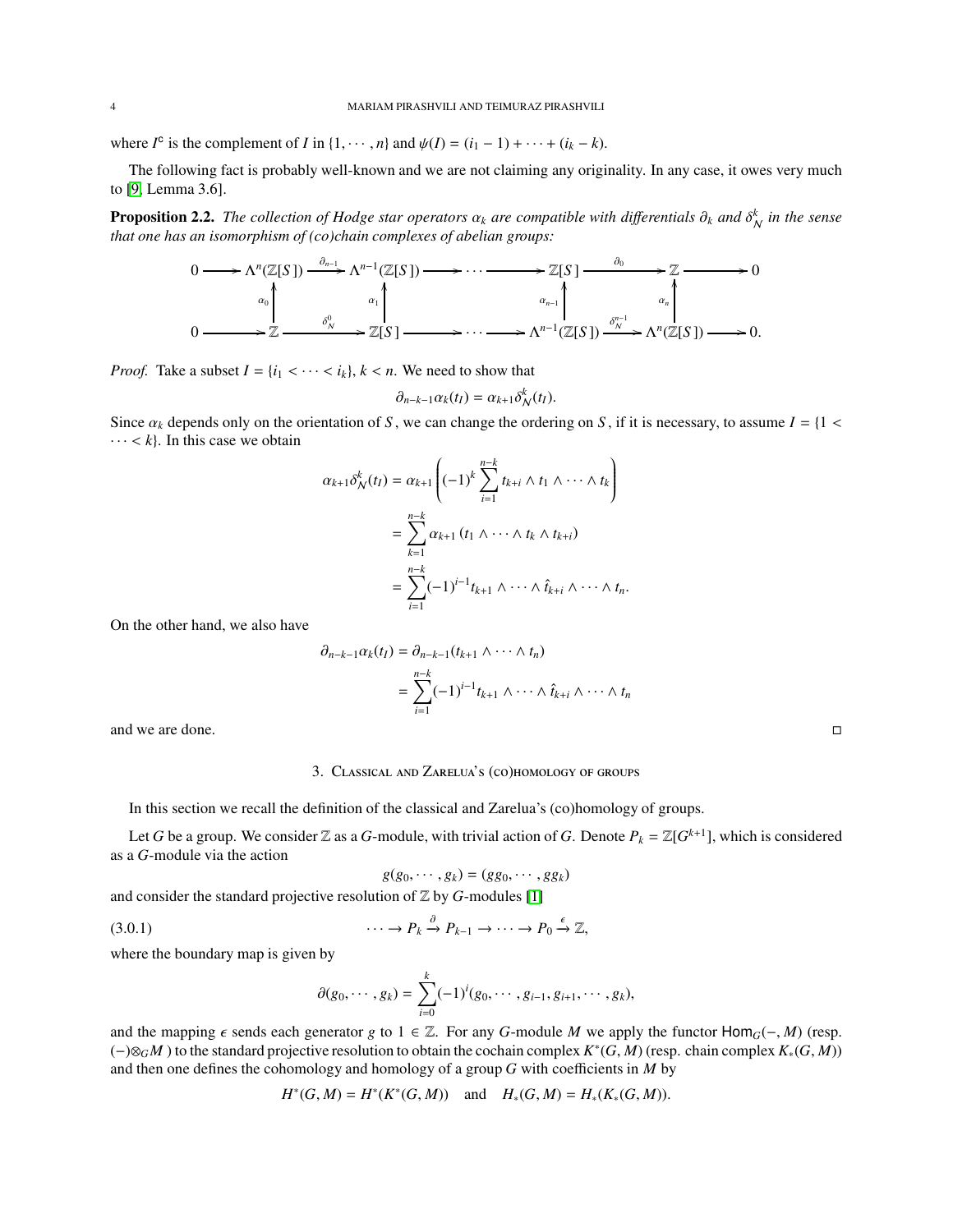Zarelua uses the Koszul complex Kos<sup>∗</sup> (*G*) of Section [2](#page-1-0) to define his (co)homology groups as follows. Firstly, the abelian groups  $\Lambda^k(\mathbb{Z}[G]), k \geq 0$ , have the natural *G*-module structure given by

$$
g \cdot x_1 \wedge \cdots \wedge x_k = gx_1 \wedge \cdots \wedge gx_k.
$$

Let us denote by  $\mathsf{Kos}^+_*(G)$  the chain complex

$$
\cdots \to \Lambda^3(\mathbb{Z}[S]) \xrightarrow{\partial} \Lambda^2(\mathbb{Z}[S]) \xrightarrow{\partial} \mathbb{Z}[S].
$$

By Lemma [2.1](#page-2-2) one can look at  $\text{Kos}_*^+(G)$  as a (non-projective) resolution of  $\mathbb Z$  in the category of *G*-modules and then one puts

$$
K^*_\lambda(G, M) = \text{Hom}_G(\text{Kos}^+_*(G), M), \quad K^{\lambda}_*(G, M) = \text{Kos}^+_*(G) \otimes_G M.
$$

Zarelua's (co)homology groups are defined by

$$
H_A^*(G,M) := H^*(K_A^*(G,M)) \text{ and } H_*^{\lambda}(G,M) := H_*(K_*^{\lambda}(G,M)).
$$

We have a morphism of projective resolutions, see [\[4,](#page-11-2) Lemma 3.3],



and hence one obtains natural transformations

$$
\beta^*: H_\lambda^*(G,M) \to H^*(G,M) \quad \text{and} \quad \beta_*: H_*(G,M) \to H_*^\lambda(G,M).
$$

We refer to [\[4\]](#page-11-2) for extensive information about  $\beta^*$ . It was not stated in [\[4\]](#page-11-2) but all results obtained in [4] have obvious analogues for  $\beta_*$ . In particular,  $\beta_0$ ,  $\beta_1$  are isomorphisms, while  $\beta_2$  fits in the exact sequence

$$
\bigoplus_{C_2 \subset G} H_2(C_2, M) \to H_2(G, M) \xrightarrow{\beta_2} H_2^{\lambda}(G, M) \to 0,
$$

where  $C_2$  runs trough all subgroups of order two, etc.

**Example.** Based on the exact sequence in [\[4,](#page-11-2) Corollary 4.4i) ] and [\[6,](#page-11-7) Exercise 5. p. 66] we see that  $H^2(\mathcal{D}_n, \mathbb{F}_2) = 0$ for all dihedral groups *Dn*.

# 4. Tate cohomology and  $H_*^{\varkappa}(G,M)$  groups

In what follows we restrict ourselves to the case when *G* is a finite group of order *n*. Recall that in this case we also have the Tate cohomology groups  $\hat{H}$ <sup>∗</sup>(*G*, *M*), which combine the aforementioned homology and cohomology of groups. They are defined by

$$
\hat{H}^k(G, M) = \begin{cases} H^k(G, M) & \text{if } k > 0 \\ Coker \mathsf{N} & \text{if } k = 0 \\ Ker \mathsf{N}, & \text{if } k = -1 \\ H_{-k-1}(G, M) & \text{if } k < -1 \end{cases}
$$

where N is the norm homomorphism

 $N: H_0(G, M) \to H^0(G, M)$ 

induced by the map  $M \to M$  given by  $m \mapsto \sum_{g \in G} gm = Nm$ .

We also need the following equivalent description of Tate cohomology [\[1\]](#page-11-6). For any abelian group *A* denote by *A* ∨ the "dual" abelian group Hom(*A*,  $\mathbb{Z}$ ). It is well-known that the natural map  $A \to (A^{\vee})^{\vee}$  is an isomorphism if *A* is a finitely generated free abelian group. Observe that if *A* is a *G*-module, then  $A^{\vee}$  is also a *G*-module with the action

$$
(g \cdot \psi)(a) = \psi(g^{-1}a)
$$

where  $a \in A$  and  $\psi \in A^{\vee}$ .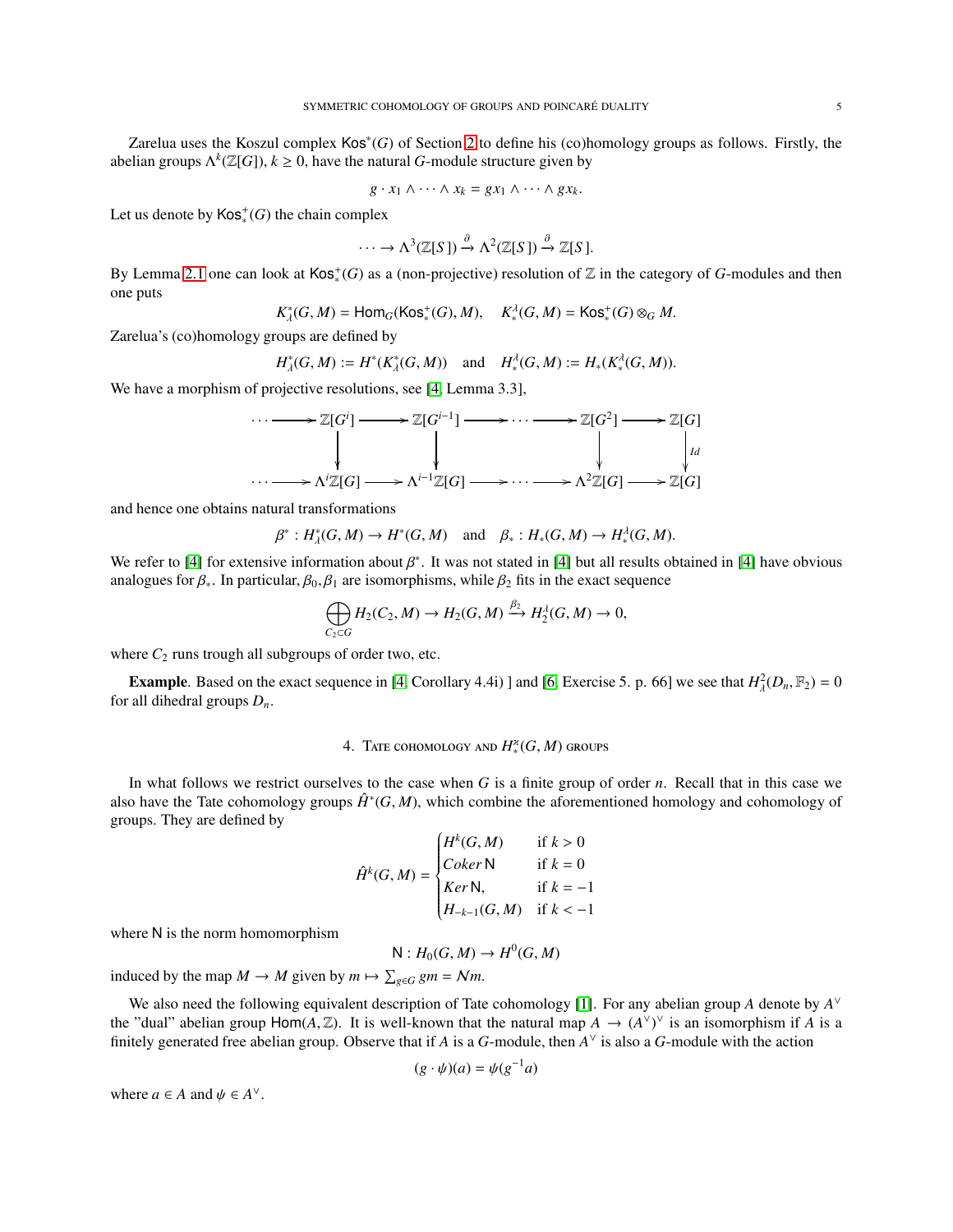Since the standard resolution *P*<sup>∗</sup> → Z → 0 splits as a chain complex of abelain groups, after dualizing we still obtain an exact sequence

$$
0\to \mathbb{Z}\to P_*^\vee.
$$

We can eliminate  $Z$  to get an exact sequence

$$
\cdots \to P_1 \to P_0 \xrightarrow{\mathsf{N}} P_0^{\vee} \to P_1^{\vee} \to \cdots
$$

and after reindexing  $P_k := P_{-k-1}^{\vee}$  for  $k < 0$ , one obtains [\[1,](#page-11-6) p.103]

$$
\hat{H}^k(G, M) = H^k(\text{Hom}_G(P_*, M)), k \in Z.
$$

Equivalently, for any  $k \leq 0$  for the Tate cohomology groups  $\hat{H}^k(G, M)$  we have

(4.0.1) *H*ˆ *k* (*G*, *M*) *H<sup>k</sup>* Hom*G*(Z, *M*) ← Hom*G*(*P* ∨ 0 , *M*) ← Hom*G*(*P* ∨ 1 , *M*) ← · · · .

Now we introduce groups  $H_*^*(G, M)$  which are defined as follows. We consider the exact sequence [\(2.0.3\)](#page-2-1) for  $S = G$ :

$$
0 \to \mathbb{Z} \xrightarrow{\delta_N^0} \mathbb{Z}[G] \xrightarrow{\delta_N^1} \Lambda^2(\mathbb{Z}[G]) \to \cdots \to \Lambda^{n-1}(\mathbb{Z}[G]) \xrightarrow{\delta_N^{n-1}} \Lambda^n(\mathbb{Z}[G]) \to 0
$$
  
\*(C) Thus  $C^k = \Lambda^{k}Z[G] \xrightarrow{0} \Lambda^2(\mathbb{Z}[G]) \to \Lambda^{n-1}(\mathbb{Z}[G]) \to 0$ 

which is denoted by  $C^*(G)$ . Thus  $C^k = \Lambda^k \mathbb{Z}[G]$ ,  $0 \le k \le n$ .

**Lemma 4.1.** *The boundary maps*  $\delta_N^i$  *are G-homomorphisms*,  $0 \le i \le n - 1$ *.* 

*Proof.* It is required to check

$$
\mathcal{N}(gx_1 \wedge \cdots \wedge gx_i) = g(\mathcal{N}(x_1 \wedge \cdots \wedge x_i)).
$$

Since  $\sum_{h \in G} h = \sum_{h \in G} gh$ , we have

$$
\mathcal{N}(gx_1 \wedge \cdots \wedge gx_i) = \sum_{h \in G} h \wedge gx_1 \wedge \cdots \wedge gx_i
$$
  
= 
$$
\sum_{h \in G} gh \wedge gx_1 \wedge \cdots \wedge gx_i
$$
  
= 
$$
g\mathcal{N}(x_1 \wedge \cdots \wedge x_i).
$$

Since  $C^*(G)$  is a cochain complex of *G*-modules we can apply the functor  $\text{Hom}_G(-, M)$  to obtain a new chain complex

$$
Hom_G(\mathbb{Z}, M) \leftarrow Hom_G(\mathbb{Z}[G], M) \leftarrow Hom_G(\Lambda^2 \mathbb{Z}[G], M) \leftarrow \cdots \leftarrow Hom_G(\Lambda^n \mathbb{Z}[G], M) \leftarrow 0,
$$

which is denoted by  $K_*^*(G, M)$ . Now we set

$$
H_*^{\times}(G,M):=H_*(K_*^{\times}(G,M)).
$$

We are now going to construct natural transformations from the Tate cohomology and Zarelua's homology into  $H_*^{\times}(G, M)$ . The construction is based on the following well-known lemma.

<span id="page-5-0"></span>Lemma 4.2. *Let M be a G-module and L*<sup>∗</sup> *a chain complex of finitely generated G-modules. Assume each L<sup>k</sup> is free as an abelian group. Then the map*

 $t: L_* \otimes_G M \to \text{Hom}_G(L_*^{\vee}, M)$ 

*is a natural chain map, which is an isomorphism if each L<sup>k</sup> is a projective G-module, where* t *is the composite of the following maps*

$$
L_* \otimes_G M = H_0(G, L_* \otimes M) \xrightarrow{N} H^0(G, L_* \otimes M) \xrightarrow{s} H^0(G, \text{Hom}(L_*^\vee, M)) = \text{Hom}_G(L_*^\vee, M)
$$

 $and \ s: L_* \otimes M \to \text{Hom}(L_*^{\vee}, M) \text{ is given by}$ 

$$
s(x\otimes m)(\psi)=\psi(x)m.
$$

*Here*  $x \in L$ ,  $m \in M$  and  $\psi \in L^{\vee} = Hom(L, \mathbb{Z})$ .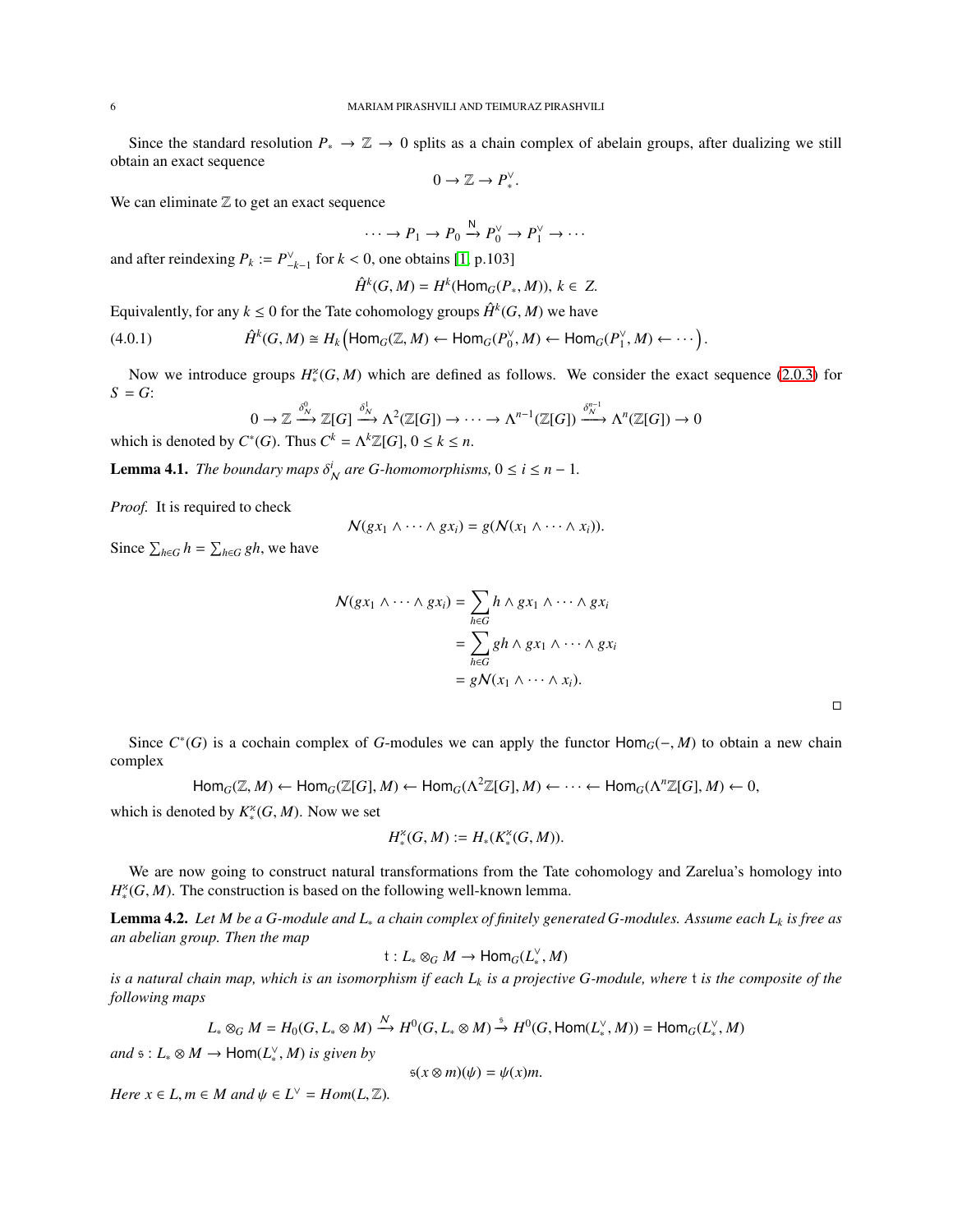*Proof.* See [\[1,](#page-11-6) p.103] for an explicitly written proof of this fact, which implicitly is there. □

By Lemma [2.1](#page-2-2) and Proposition [2.2](#page-3-0) we see that the exact sequence  $C^*(G)$  splits as a chain complex of abelian groups. Hence we can dualize it to get an exact sequence

$$
0 \leftarrow \mathbb{Z} \leftarrow C_1^{\vee} \leftarrow \cdots \leftarrow C_n^{\vee} \leftarrow 0.
$$

In fact, this is an exact sequence of *G*-modules and hence it can be considered as a (nonprojective) resolution of  $Z$ . By a well-known property of projective resolutions, the identity map  $\mathbb{Z} \to \mathbb{Z}$  has a lifting as a morphism of chain complexes



By dualizing, we obtain the diagram



By applying the functor Hom*G*(−, *M*) and taking the homology functor one obtains natural homomorphisms

$$
\varkappa_k: \hat{H}^{-k}(G,M) \to H_k^{\varkappa}(G,M), k \ge 0.
$$

The next aim is to prove that the maps κ<sup>∗</sup> factor through Zarelua's homology groups. To this end, we use Lemma [4.2](#page-5-0) first when  $L_* = C_*^{\vee}$  and then when

$$
L = P_*^{aug} = 0 \longleftarrow \mathbb{Z} \longleftarrow P_0 \longleftarrow P_1 \longleftarrow \cdots
$$

to obtain the commutative diagram of chain complexes

$$
P_*^{aug} \otimes_G M \longrightarrow \text{Hom}_G(P^{aug,*}, M)
$$
\n
$$
\downarrow \qquad \qquad \downarrow
$$
\n
$$
C_*^{\vee} \otimes_G M \longrightarrow \text{Hom}_G(C_*, M)
$$

Since  $P_n$  are projective *G*-modules, we see that the top map after taking homology induces an isomorphism in dimensions  $\geq 2$ . So we obtain the diagram

$$
H_k(G, M) \xrightarrow{\cong} \hat{H}^{-k-1}(G, M)
$$
  
\n
$$
\beta_k \downarrow \qquad \qquad \downarrow \qquad \downarrow
$$
  
\n
$$
H_k^{\lambda}(G, M) \xrightarrow{\zeta_k} H_{k+1}^{\times}(G, M)
$$

Hence  $\varkappa_{k+1} = \zeta_k \beta_k, k \geq 1$ .

Lemma 4.3. i) *For any group G and any G-module M the homomorphism*

$$
\varkappa_0: \hat{H}^0(G,M) \to H_0^{\varkappa}(G,M)
$$

*is an isomorphism.*

ii) Let  $k \geq 2$  and let G be a group such that the G-modules  $\Lambda^i(\mathbb{Z}[G])$  are projective G-modules for all  $2 \leq i \leq k$ . *Then for any G-module M the homomorphism*  $\varkappa_i$  *is an isomorphism for all*  $0 \le i < k$ .

*Proof.* i) By definition we have an exact sequence

$$
M \xrightarrow{N} H^0(G, M) \to \hat{H}^0(G, M) \to 0.
$$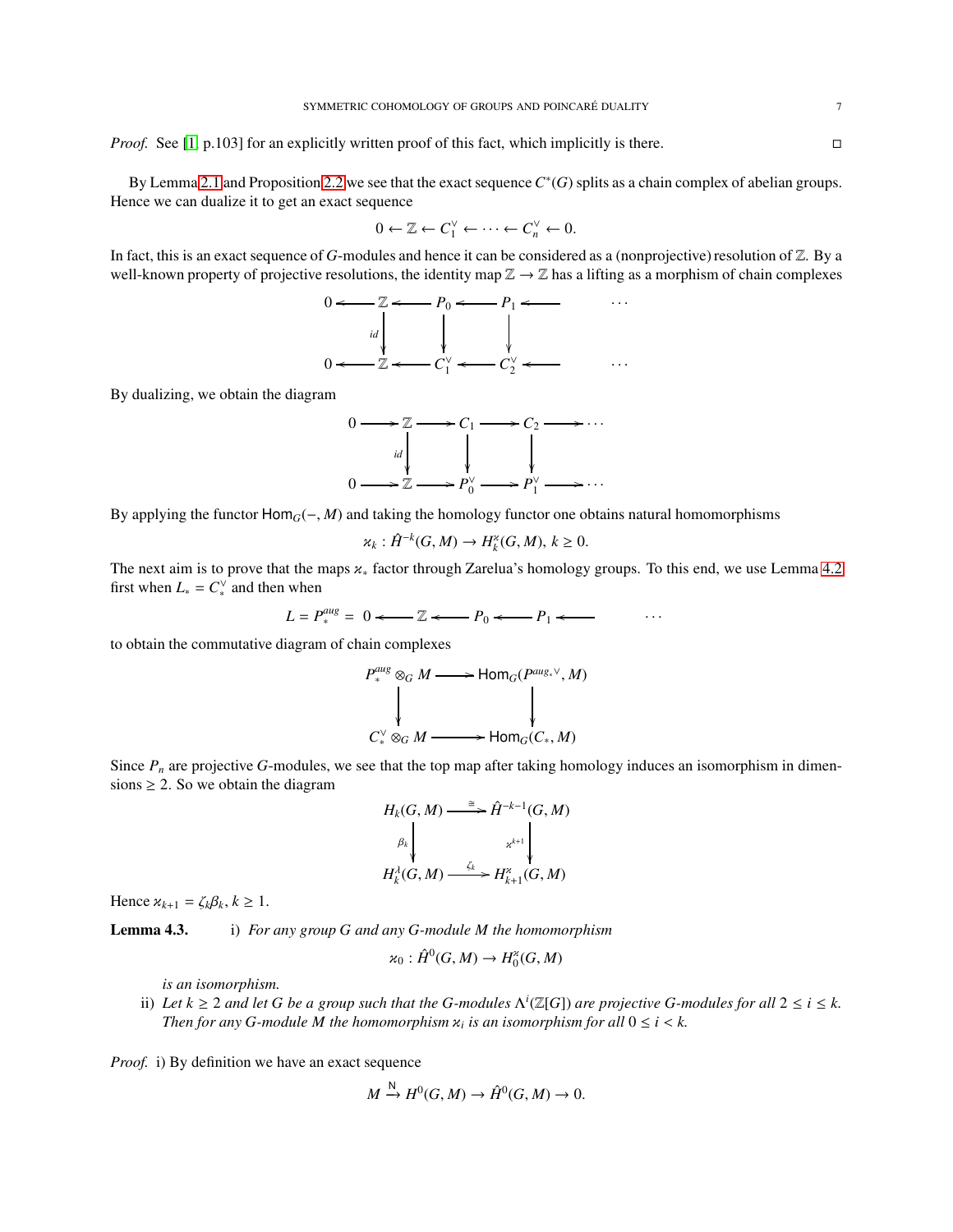Next, we have

$$
K_0^{\varkappa}(G,M)=\mathsf{Hom}_G(\mathbb{Z},M)=H^0(G,M)
$$

and

*K* κ  $\binom{\mathcal{H}}{1}(G, M) = \text{Hom}_G(\mathbb{Z}[G], M) = M.$ 

Since the boundary map  $K_1^{\times}$  $K_1^{\times}(G, M) \to K_0^{\times}$  $\chi_0^*(G, M)$  is induced by the norm map, we obtain

> *H* κ  ${}_{0}^{\alpha}(G, M) = \hat{H}^{0}(G, M).$

ii) It follows from the basic properties of projective resolutions that the augmented chain complexes  $P_* \to \mathbb{Z}$  and  $C_*^{\vee}$  are homotopy equivalent up to dimension *k* and hence the result.

<span id="page-7-3"></span>Corollary 4.4. *If the group has no elements of order two, then*

$$
\varkappa_1:\hat{H}^{-1}(G,M)\to H_1^\varkappa(G,M)
$$

*is an isomorphism. More generally, if p is an odd prime, such that for all prime q* < *p the group G has no elements of order q, then*  $x_k$  *is an isomorphism for all*  $k < p - 1$ *.* 

<span id="page-7-0"></span>*Proof.* In this case all *G*-modules  $\Lambda^{i}(\mathbb{Z}[G])$ ,  $2 \le i \le p - 1$ , are free, see the proof [\[4,](#page-11-2) Theorem 4.2].

## 5. A POINCARÉ DUALITY

In this section we will still assume that *G* is a finite group of order *n*. We would like to apply the results of Section [2](#page-1-0) to group cohomology. Observe that in general the Hodge star operator  $\alpha_k$  is not compatible with the action of *G*. To avoid this difficulty we will twist the action.

For an element  $g \in G$  denote by  $\ell_g : G \to G$  the map given by  $\ell_g(h) = gh$ ,  $g, h \in G$ . Since  $\ell_g$  is a bijection, we can consider the sign of this permutation, which is denoted by  $\epsilon(g)$ . In this way we obtain a group homomorphism

$$
\epsilon:G\to\{\pm 1\}
$$

Following [\[9\]](#page-11-0), *G* is called *oriented* if  $\epsilon$  is the trivial homomorphism. It is clear that any group of odd order or any perfect group is oriented, because there are no nontrivial homomorphisms into  $\{\pm 1\}$ .

Next, we choose a generator  $\omega$  of  $\Lambda^n(\mathbb{Z}[G])$ . We can take  $\omega = 1 \wedge x_2 \wedge \cdots \wedge x_n$ , where  $\lt$  is a chosen order on *G*:

<span id="page-7-2"></span>
$$
G = \{1 = x_1 < x_2 < \cdots < x_n\}.
$$

Then for any  $g \in G$  we have

(5.0.1)  $g\omega = \epsilon(g)\omega$ .

Comparing the definitions, we see that *G* is oriented iff the action of *G* on  $\Lambda^n(\mathbb{Z}[G])$  is trivial, in other words if for any  $1 \leq i \leq n$  one has

$$
1 \wedge x_2 \wedge \cdots \wedge x_n = x_i \wedge x_i x_2 \wedge \cdots \wedge x_i x_n.
$$

Now we introduce the twisting operation on *G*-modules.

If *A* is a *G*-module, then  $A^{\text{tw}}$  is the *G*-module which is *A* as an abelian group, while the new action is given by

$$
g * a = \epsilon(g)(ga).
$$

For oriented groups  $A^{\text{tw}} = A$ . In general, we have the following isomorphism of *G*-modules

$$
A^{\mathsf{tw}} \cong A \otimes \mathbb{Z}^{\mathsf{tw}}
$$

and the map  $\alpha_0$  from Section [2](#page-1-0) induces the isomorphism of  $G$ -modules

(5.0.2) 
$$
\mathbb{Z}^{\mathsf{tw}} \xrightarrow{\alpha_0} \Lambda^n(\mathbb{Z}[G]), \quad 1 \mapsto \omega.
$$

Our next goal is to extend the isomorphism [\(5.0.2\)](#page-7-1) to other exterior powers. We claim that for any  $x \in G$  one has

<span id="page-7-1"></span> $\alpha_k(gx_I) = \epsilon(g)g\alpha_k(x_I).$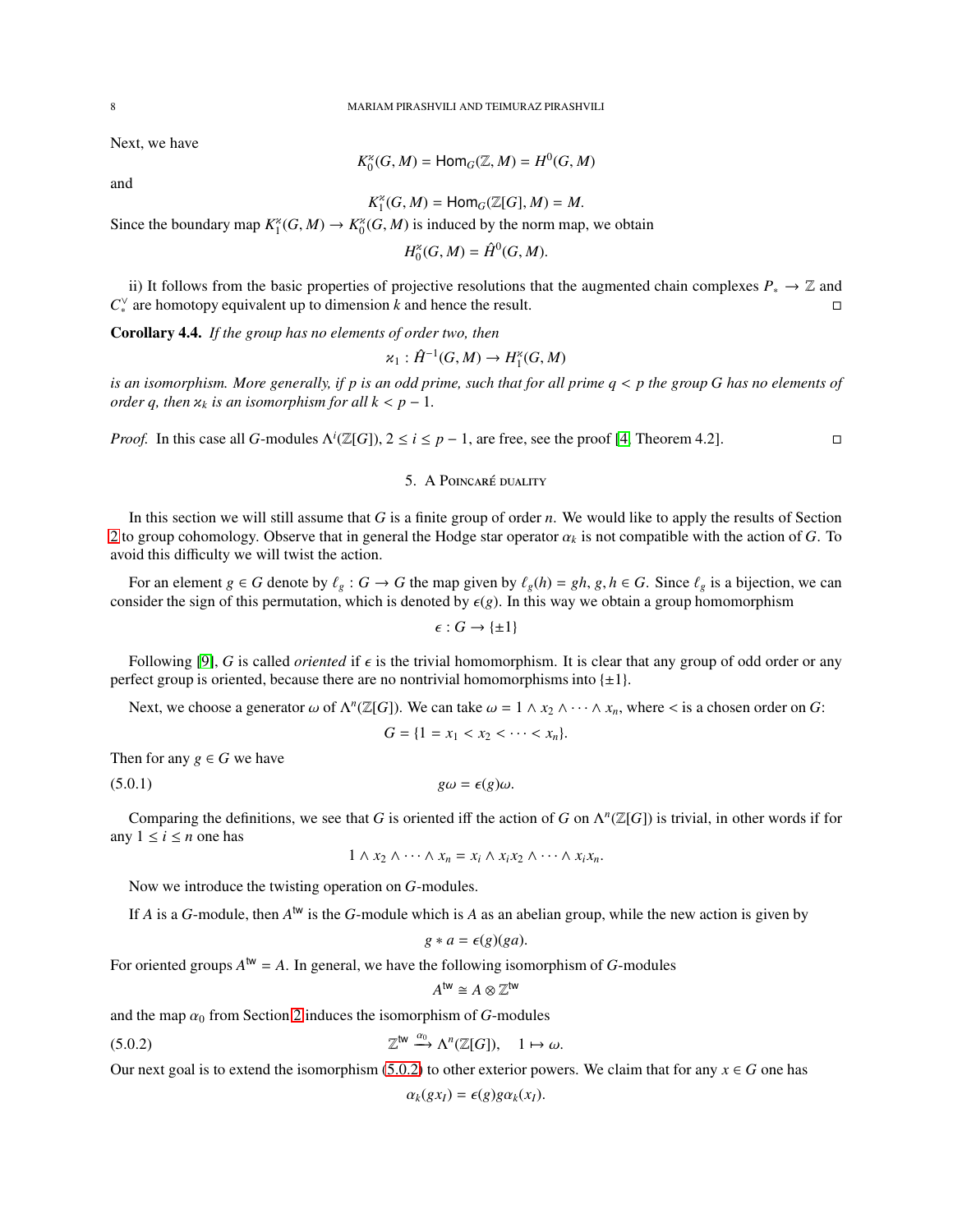In fact, we have

$$
(gx_I) \wedge \alpha_k(gx_I) = \omega = \epsilon(g)(\epsilon(g)\omega) = \epsilon(g)(gx_I \wedge g\alpha_k(x_I))
$$

and the claim follows. Here we used the identity [\(5.0.1\)](#page-7-2). Thus, we have shown the following.

**Lemma 5.1.** *For all*  $k \geq 0$  *the map*  $\alpha_k$  *induces an isomorphism of G-modules* 

$$
\alpha_k: (\Lambda^k(\mathbb{Z}[G]))^{\mathrm{tw}} \to \Lambda^{n-k}(\mathbb{Z}[G])
$$

*and hence we have an isomorphism of cochain complexes of G-modules:*

$$
0 \longrightarrow \Lambda^{n}(\mathbb{Z}[G]) \xrightarrow{\partial_{n-1}} \Lambda^{n-1}(\mathbb{Z}[G]) \longrightarrow \cdots \longrightarrow \mathbb{Z}[G] \xrightarrow{\partial_{0}} \mathbb{Z} \longrightarrow 0
$$
  
\n
$$
\alpha_{0} \downarrow \qquad \qquad \alpha_{1} \downarrow \qquad \qquad \alpha_{n-1} \downarrow \qquad \qquad \alpha_{n} \downarrow
$$
  
\n
$$
0 \longrightarrow \mathbb{Z}^{W} \xrightarrow{\delta^{0}_{N}} \mathbb{Z}[G]^{W} \longrightarrow \cdots \longrightarrow \Lambda^{n-1}(\mathbb{Z}[G])^{W} \xrightarrow{\delta^{n-1}_{N}} \Lambda^{n}(\mathbb{Z}[G])^{W} \longrightarrow 0.
$$

After applying the functor  $Hom_G(-, M)$  we see that the cochain complex  $K^*_\lambda(G, M)$  is isomorphic to the complex

$$
0 \leftarrow \text{Hom}_G(\mathbb{Z}^{\text{tw}}, M) \leftarrow \text{Hom}_G(\mathbb{Z}[G]^{\text{tw}}, M) \leftarrow \cdots \leftarrow \text{Hom}_G(\Lambda^{n-1}\mathbb{Z}[G]^{\text{tw}}, M).
$$

Since the assignment  $A \mapsto A^{\text{tw}}$  is an autoequivalence of the category of *G*-modules, we have  $\text{Hom}_G(X^{\text{tw}}, Y) =$ Hom<sub>*G*</sub>(*X*,  $Y^{\text{tw}}$ ). Hence  $K^*_{\lambda}(G, M)$  is isomorphic to truncated  $K^*_{*}(G, M)$ , which is obtained by deleting the last group Hom<sub>*G*</sub>( $\Lambda^n \mathbb{Z}[G]$ ,  $M^{\text{tw}}$ ). Thus we obtain the following result.

<span id="page-8-0"></span>**Proposition 5.2.** *For any finite group G and any G-module M one has a Poincaré type duality:* 

$$
\Delta_k: H^{n-k-1}_\lambda(G,M)\xrightarrow{\cong} H_k^\varkappa(G,M^{\mathsf{tw}}),
$$

*for all*  $0 \leq k \leq n-2$ .

In particular, by Lemma 4.3 and Corollary [4.4](#page-7-3) we have the following facts.

Corollary 5.3. *Let G be a finite group of order n and M be a G-module.*

i) *We have an isomorphism*

$$
\Delta_0: H^{n-1}_\lambda(G, M) \xrightarrow{\cong} \hat{H}^0(G, M^{\text{tw}}).
$$

ii) *If p is a prime such that the group has no elements of order q, for any prime q such that q* < *p, then one has an isomorphism*

 $\Delta_i: H^{n-i-1}_\lambda(G, M) \stackrel{\cong}{\rightarrow} \hat{H}^i(G, M^{\text{tw}}), 0 \leq i < p-1.$ 

6. Decompositions of  $\Lambda^2(\mathbb{Z}[G])$  and applications

In this section we decompose the *G*-module  $\Lambda^2(\mathbb{Z}[G])$  as a direct sum of submodules. Denote by  $\bar{G}$  the set  $G \setminus \{1\}$ . Clearly the elements of the form  $1 \wedge x$ ,  $x \in \overline{G}$ , generate  $\Lambda^2(\mathbb{Z}[G])$  as a *G*-module, because  $a \wedge b = a(1 \wedge c)$ , where  $c = a^{-1}b$ . Some of them will be *G*-free generators, meaning that the corresponding cyclic submodule is free, but not all of them, if *G* has 2-torsion. In fact, if  $o(x) = 2$ , then

$$
1 \wedge x + x(1 \wedge x) = 0.
$$

Here  $o(x)$  denotes the order of  $x \in G$ . Observe also that the relation  $1 \wedge x + x(1 \wedge x^{-1}) = 0$  shows that  $1 \wedge x$  and  $1 \wedge x^{-1}$ define the same submodules.

This observation suggests that we introduce further notations. The map  $x \mapsto x^{-1}$  defines an action of the cyclic group of order two on the set  $\overline{G}$ . Fixed elements under this action are exactly such  $x \in G$  for which  $o(x) = 2$ . The complement subset  $\{x \in G | x^2 \neq 1\}$  is a  $C_2$ -subset of  $\bar{G}$  on which the action is free. We denote by  $\mathfrak{D}_2(G)$  the corresponding set of orbits. For any orbit  $\xi$  we choose a representative element in  $\xi$ , which is denoted by  $\sigma(\xi)$ . Thus  $\xi = {\{\sigma(\xi), \sigma(\xi)^{-1}\}}$ .

For any  $x \in \overline{G}$ , define a *G*-module homomorphism  $f_x : \mathbb{Z}[G] \to \Lambda^2(\mathbb{Z}[G])$  by

$$
f_x(g) = g \wedge gx, \ g \in G.
$$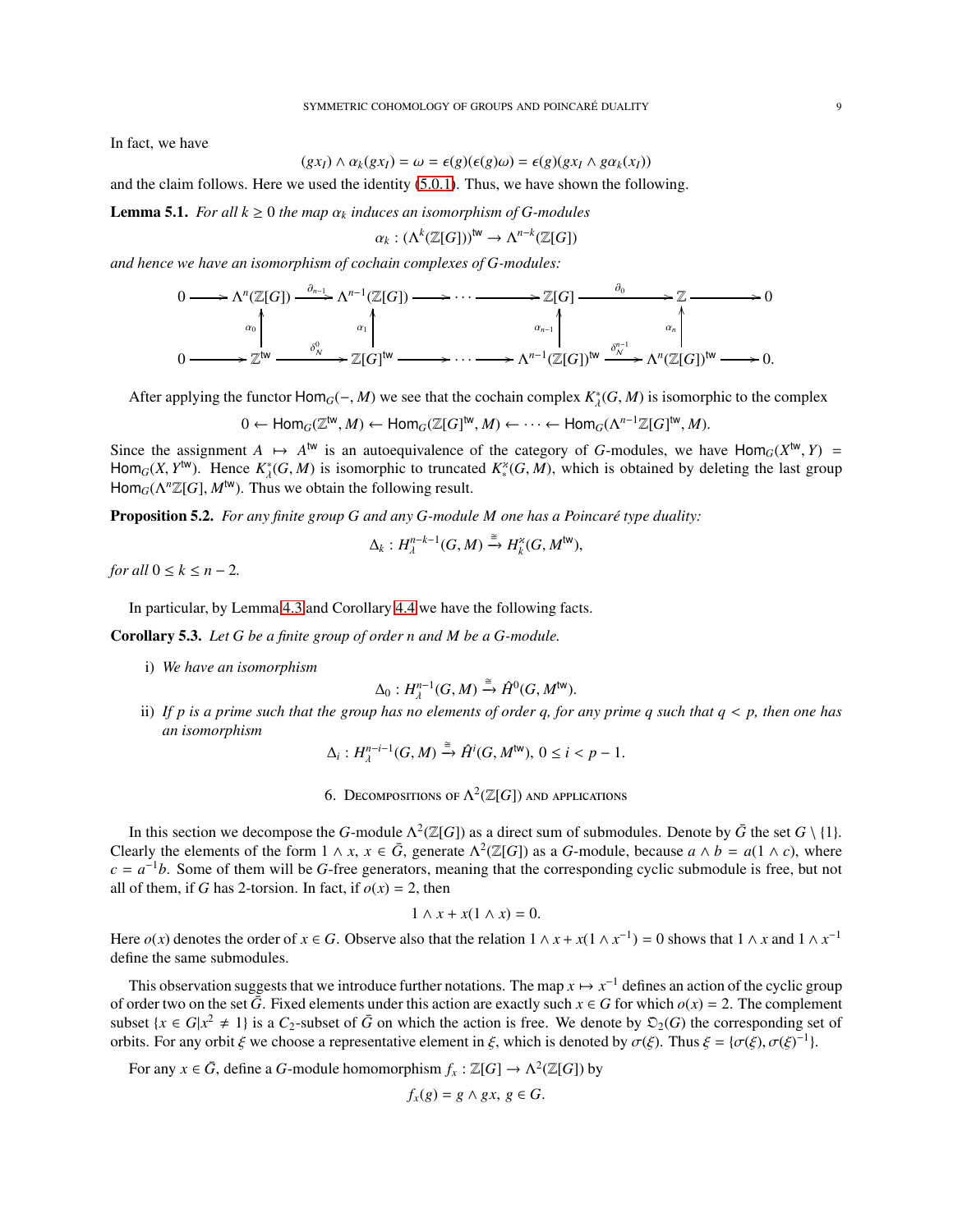Observe that for  $o(x) = 2$ , we have

$$
f_x(1 + x) = 1 \land x + x \land 1 = 0.
$$

Thus, for such *x* the map  $f_x$  factors through

$$
\hat{f}_x: \mathbb{Z}[G]/\mathbb{Z}[G](x+1) \to \Lambda^2(\mathbb{Z}[G]).
$$

Now we set

$$
W_1=\bigoplus_{o(x)=2}\mathbb{Z}[G]/\mathbb{Z}[G](x+1)
$$

and

$$
W_2=\bigoplus_{\xi\in\mathfrak{D}_2(G)}\mathbb{Z}[G],
$$

where *x* (resp.  $\xi$ ) is running through the set of elements of order two (resp.  $\mathfrak{D}_2(G)$ ).

It would be convenient to write a general element of  $W_1$  (resp.  $W_2$ ) as a sum  $\sum_{o(x)=2} j_x(u)$  (resp.  $\sum_{\xi} i_{\xi}(v)$ ). Here  $u \in \mathbb{Z}[G]/\mathbb{Z}[G](x+1)$ ,  $v \in \mathbb{Z}[G]$  and  $j_x : \mathbb{Z}[G]/\mathbb{Z}[G](x+1) \to W_1$  and  $i_{\xi} : \mathbb{Z}[G] \to W_2$  are standard inclusions into the direct sum.

Define the *G*-module homomorphisms

$$
f_1: W_1 \to \Lambda^2(\mathbb{Z}[G])
$$
 and  $f_2: W_2 \to \Lambda^2(\mathbb{Z}[G])$ 

by

$$
f_1\left(\sum_{\sigma(x)=2} j_x(u)\right) = \sum_x \hat{f}_x(u) \text{ and } f_2\left(\sum_{\xi} i_{\xi}(v)\right) = \sum_{\xi} f_{\sigma(\xi)}(v).
$$

The maps  $f_1$  and  $f_2$  define the *G*-module homomorphism

$$
f: W_1 \oplus W_2 \to \Lambda^2(\mathbb{Z}[G]),
$$

which is  $f_1$  on  $W_1$  and  $f_2$  on  $W_2$ .

**Lemma 6.1.** *The map*  $f : W_1 \oplus W_2 \to \Lambda^2(\mathbb{Z}[G])$  *is an isomorphism of G-modules.* 

*Proof.* By construction, *f* is a *G*-module homomorphism. Hence we need to show that *f* is an isomorphism of free abelian groups. To this end, also decompose the RHS as a direct sum of two summands  $U \oplus V$ , where  $U$  (resp. V) is spanned as an abelian group by  $a \wedge b$ ,  $a, b \in G$  such that  $o(a^{-1}b) \neq 2$  (resp.  $o(a^{-1}b) = 2$ ). We have  $f(W_1) \subset U$  and *f*( $W_2$ ) ⊂ *V*.

Take  $\xi \in \mathfrak{D}_2(G)$ . Denote by  $\tau_{\xi}$  the inclusion of  $\mathbb{Z}[G]$  in  $W_2$  corresponding to the summand indexed by  $\xi$ . The collection  $\tau_{\xi}(g)$  form a basis of  $W_2$ , where  $g \in G$ . By definition f sends this element to  $g \wedge g \sigma(\xi)$ , which up to sign is a free generator of *V* (because  $o(g^{-1}g\sigma(\xi)) \neq 2$ ). Conversely, take any basis element  $a \wedge b$  of *V*, where  $a, b \in G$  and *a* < *b* in a chosen order of *G*. We have *a* ∧ *b* = *a*(1 ∧ *c*), where  $c = a^{-1}b$ . By definition of *V* we have  $o(c) \neq 2$ . Denote by  $\xi$  the class of *c* in  $\mathfrak{D}_2(G)$ . Then  $c = \sigma(\xi)$  or  $c^{-1} = \sigma(\xi)$ . In the first case  $f_{\sigma(\xi)}(a) = a \wedge b$  and in the second case  $f_{\sigma(\xi)}(b) = -a \wedge b$ . This shows that the matrix corresponding to *f* in the chosen bases is a diagonal matrix with  $\pm 1$  on the diagonal. Hence *f* induces an isomorphism  $W_2 \rightarrow V$ .

Let  $x \in G$  be an element of order two. We set  $C_2 x = \{1, x\}$ , the cyclic subgroup generated by *x*. First, we choose a section  $\tau_x$ :  $G/C_2(x) \to G$  of the canonical map  $G \to G/C_2(x)$ . Then the collection  $\tau_x(\eta)$  form a basis of the abelian group  $\mathbb{Z}[G]/\mathbb{Z}[G](x+1)$ , where  $\eta$  runs trough the set  $G/C_2(x)$ . Hence, the elements  $\tau_x(\eta)$  form a basis of  $W_1$ , where *o*(*x*) = 2. By definition the map *f* sends a basis element  $\tau_x(\eta)$  to  $\tau(\eta) \wedge \tau(\eta)x$ , which is a basis element (up to sign) of *U*. Conversely, take any basis element  $a \wedge b$  of *U*, where  $a, b \in G$  and  $a < b$  in a chosen order of *G*. We have  $a \wedge b = a(1 \wedge c)$ , where  $c = a^{-1}b$  and  $o(c) = 2$ . Denote by  $\bar{a}$  the class of  $a$  in  $G/C_2(c)$ . Then  $\tau_c(\bar{a})$  is either  $a$  or  $ac$  and we have  $f_c(\tau_c(\bar{a})) = a \wedge ac = a \wedge b$  or  $f_c(\tau_c(\bar{a})) = ac \wedge acc = -c \wedge ac = -a \wedge b$  and we see that f is a bijection on basis elements. Thus *f* induces an isomorphism  $W_1 \rightarrow U$  and the Lemma follows.  $□$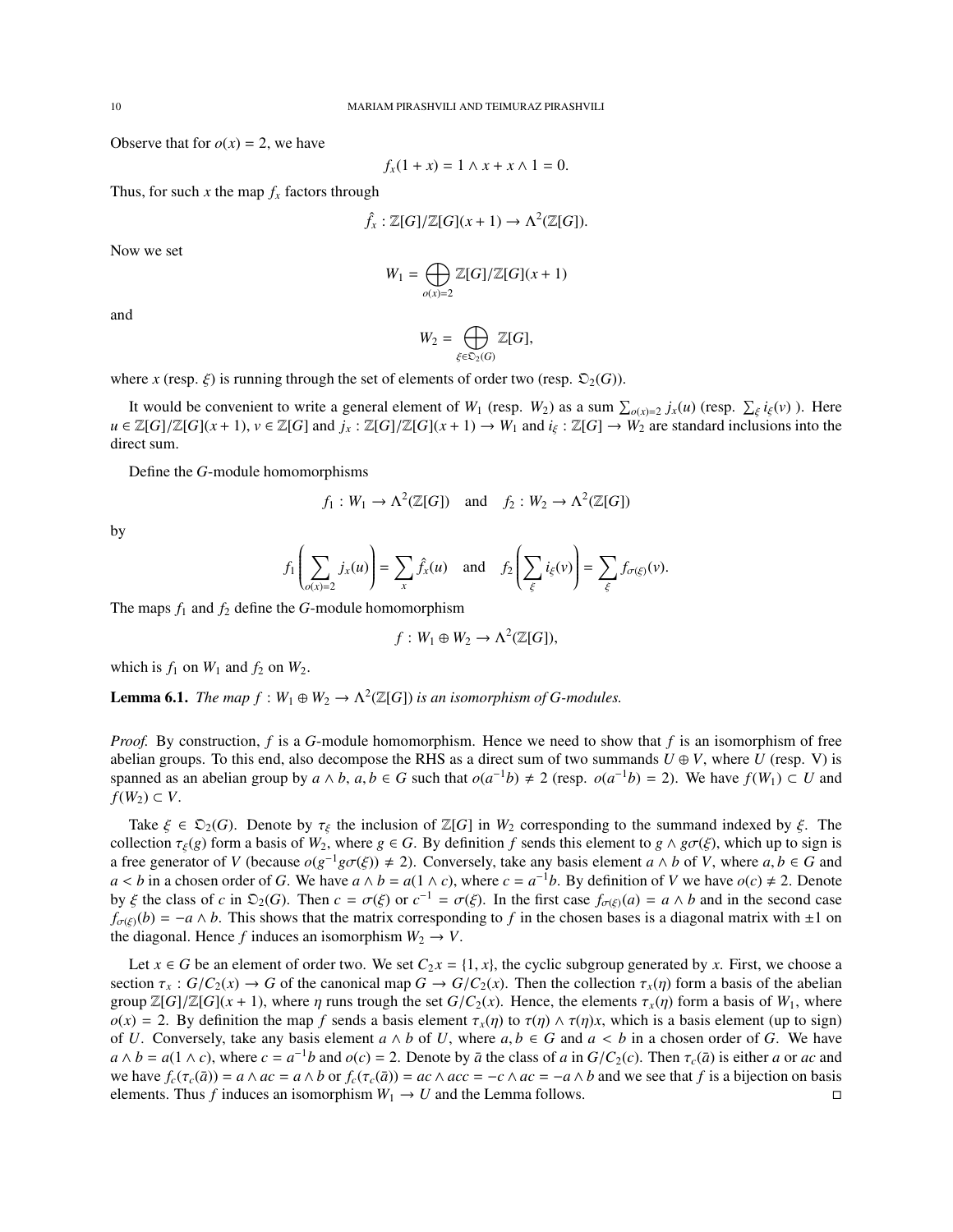**Lemma 6.2.** *Define the G-module homomorphisms*  $\theta_1 : \mathbb{Z}[G] \to W_1$  *and*  $\theta_2 : \mathbb{Z}[G] \to W_2$  *by* 

$$
\theta_1(g) = \sum_{o(x)=2} j_x(\bar{g}),
$$
  

$$
\theta_2(g) = \sum_{\xi} i_{\xi}(g - g\sigma(\xi)^{-1}).
$$

*Here*  $\bar{g}$  *is the image of g*  $\in$  *G in*  $\mathbb{Z}[G]/\mathbb{Z}[G](x + 1)$ *. Then one has the following commutative diagram* 



*where the components of*  $\theta$  *are*  $\theta_1$  *and*  $\theta_2$ *.* 

*Proof.* Since the morphisms involved are *G* homomorphisms, we only need to control the image of  $1 \in \mathbb{Z}[G]$ . We have

$$
\delta_N^1(1) = -N \wedge 1 = \sum_{x \neq 1} 1 \wedge x = \sum_{o(x)=2} 1 \wedge x + \sum_{x^2 \neq 1} 1 \wedge x.
$$

The second summand can be rewritten as follows. If  $x^2 \neq 1$ , then *x* and  $x^{-1}$  are two representatives of a class in  $\mathcal{D}_2(G)$ . Hence

$$
\delta^1_N(1) = \sum_{o(x)=2} 1 \wedge x + \sum_{\xi} \left( 1 \wedge \sigma(\xi) + 1 \wedge \sigma(\xi)^{-1} \right).
$$

On the other hand,  $f \circ \theta = f_1 \theta_1 + f_2 \theta_2$ . It follows that

$$
f(\theta(1)) = f_1\left(\sum_{\sigma(x)=2} j_x(\overline{1})\right) + f_2\left(\sum_{\xi} f_{\sigma(\xi)}(1 - \sigma(\xi)^{-1})\right)
$$
  
= 
$$
\sum_{\sigma(x)=2} \hat{f}_x(1) + \sum_{\xi} f_{\sigma(\xi)}(1 - \sigma(\xi)^{-1})
$$
  
= 
$$
\sum_{\sigma(x)=2} 1 \wedge x + \sum_{\xi} \left(1 \wedge \sigma(\xi) - \sigma(\xi)^{-1} \wedge \sigma(\xi)^{-1} \sigma(\xi)\right)
$$
  
= 
$$
\sum_{\sigma(x)=2} 1 \wedge x + \sum_{\xi} \left(1 \wedge \sigma(\xi) + 1 \wedge \sigma(\xi)^{-1}\right)
$$

and the result is proved.

According to Lemma 4.3, we know that  $\varkappa_1 : \hat{H}^{-1}(G, M) \to H_1^{\varkappa}$  $\binom{1}{1}(G, M)$  is an isomorphism if *G* has no elements of order two. Now we will consider arbitrary groups. To state the corresponding fact, we fix some notation. If  $o(x) = q$ we denote by  $C_q(x)$  the cyclic subgroup generated by *x*.

<span id="page-10-0"></span>Proposition 6.3. *Let G be a finite group of order n and M be a G-module. Then one has the following exact sequence*

$$
\bigoplus_{o(x)=2}\hat{H}^{-1}(C_2(x),M)\to \hat{H}^{-1}(G,M)\xrightarrow{\varkappa_1} H_1^{\varkappa}(G,M)\to 0.
$$

*Proof.* It follows from the above lemmata that the complex  $K_*^{\times}(G, M)$  in dimensions 0, 1, 2 looks as follows:

$$
H^0(G,M) \longleftarrow M \longleftarrow W^1(G,M) \oplus W^2(G,M) ,
$$

where

$$
W^1(G,M) = \mathsf{Hom}_G(W_1,M)
$$